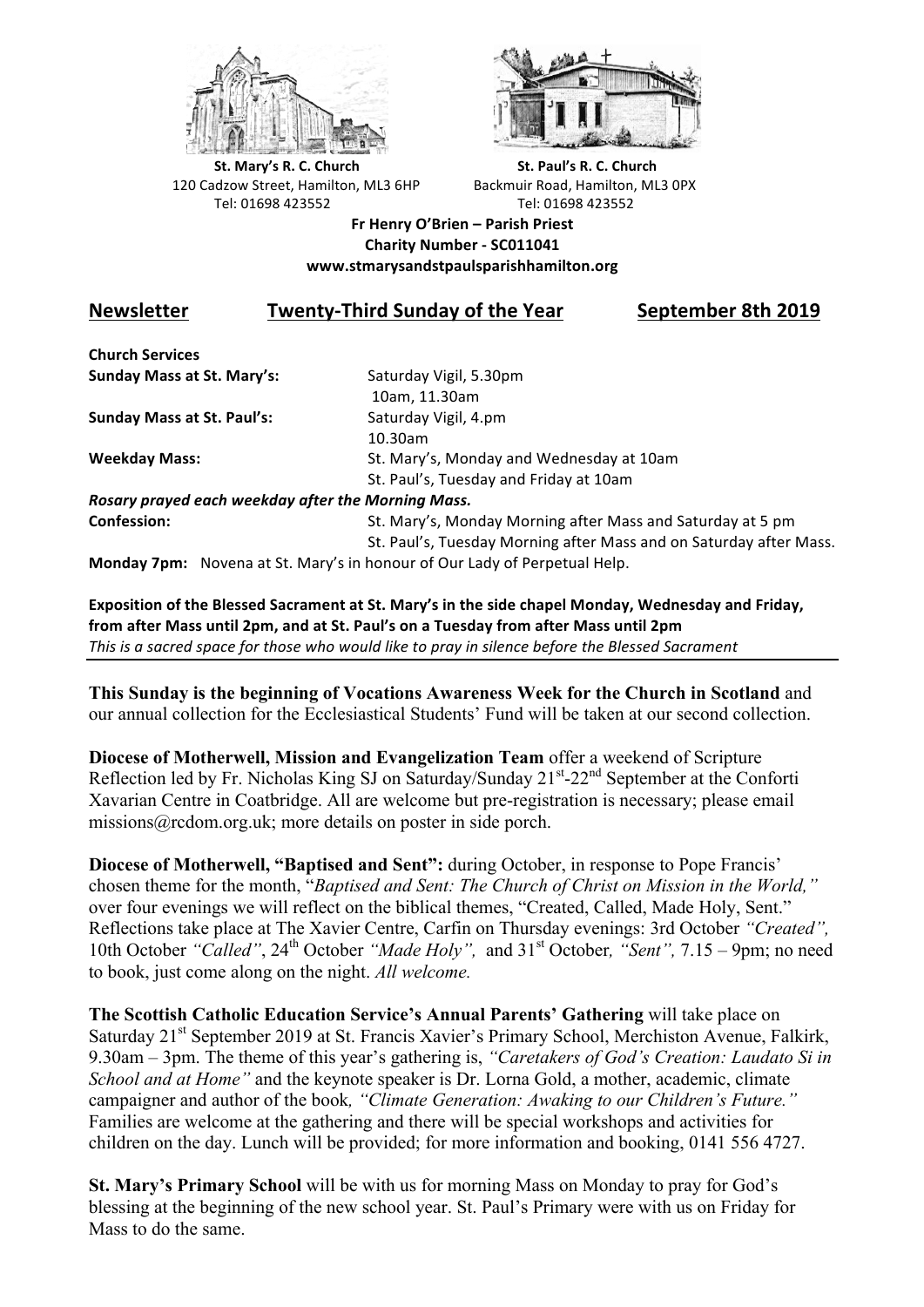**Credo, St. Mary's and St. Paul's Faith Sharing Group** meets this Tuesday, September 10th, in the parish meeting room at 1 o'clock. The group meets to reflect and share on some aspect of the Catholic Faith and then enjoy some tea and cake together. *New members are always welcome, just come along!*

**Our new Primary 1 pupils from St. Mary's will be with us on Sunday 15th September at 10am together with their families.** It is a lovely way for us to welcome them to school and to pray that their school years will be happy and fruitful. *After this Mass the Parent Council invite you to the parish hall for some tea/coffee and a roll with sausage.* 

## **The Diocese of Motherwell has three seminarians preparing for the priesthood:**

Christopher Frummage, working for the summer in Sacred Heart and St. Gerard's, Bellshill, Colum Martin who is at St. Columbkille's, Rutherglen, and Christopher Morris who is beginning a six-month pastoral placement at St. Leonard's, East Kilbride. Ronan McQuade and Kieran Birt, both from St. Joseph's Parish in Blantyre, have completed their preparatory formation at the Royal Scots College, Salamanca and will begin now their formal studies for the priesthood at the Scots College, Rome. Bishop Toal has ordained David Harper to the Permanent Diaconate on August 22nd and will ordain Alan Brown on September 14th. Stuart Dick and Kevin Kirby, both from St. Vincent's East Kilbride, will begin their formation for the Permanent Diaconate in September. Please remember these men in your prayers as they prepare to serve the church in ministry.

**The Beginning Experience** is holding a special weekend for those women and men who find themselves suffering bereavement through separation, divorce, or death. The loss of a loved one is one of life's most traumatic experiences. It can result in unbearable feelings of grief and loneliness. The Beginning Experience Scotland Team would like to help by offering *"a weekend away for a lifetime of change.*" This weekend will take place from  $4<sup>th</sup>$ -6<sup>th</sup> October. For details, contact Catherine on 0131 665 3383. Completed applications must be returned by  $21<sup>st</sup>$  September.

**St. Mary's and St. Paul's Walking Group** meets on Tuesday mornings at 11am and walks for around one hour, starting from the Museum and returning there to have some tea and coffee. The walking group proves to be popular and new members are always welcome. *Just come along if you feel like it.*

**Octave Glo and Sing, A Concert of Musical Delights,** Glo Auditorium, Motherwell, Wednesday  $11<sup>th</sup>$  – Saturday 14<sup>th</sup> September 2019, 7.30pm, tickets from Julie Thomson on 07901878706, proceeds to Glasgow City Mission.

**Registration for Caritas 2019/2020 is now open** and the necessary form is available through Holy Cross High School; to read how the Caritas has enriched the lives of some of our young people in High School please go to the SCES website.

**Enrolment for the Pope Francis Faith Award** will take place soon at St. Mary's Primary School and at St. Paul's Primary School.

Please pray for those who have died recently: Kathleen Mather (Reception at St. Mary's on **Tuesday 17<sup>th</sup> September at 6.15pm and Requiem on Wednesday 18<sup>th</sup> at 10am) Mary Harvey,** Stefanija Johnston, Maureen Moir, Betty Brennan, Elizabeth Welsh,

**Special Remembrance:** Ann Clelland, Cissie Campbell, Catherine Carney, Edward and Joseph O'Toole, Mary Coyle, Anthony Coyle, Robert Daley, Tommy Daly, Mary and Michael O'Brien, and all our deceased relatives and friends and benefactors of St. Mary's and St. Paul's.